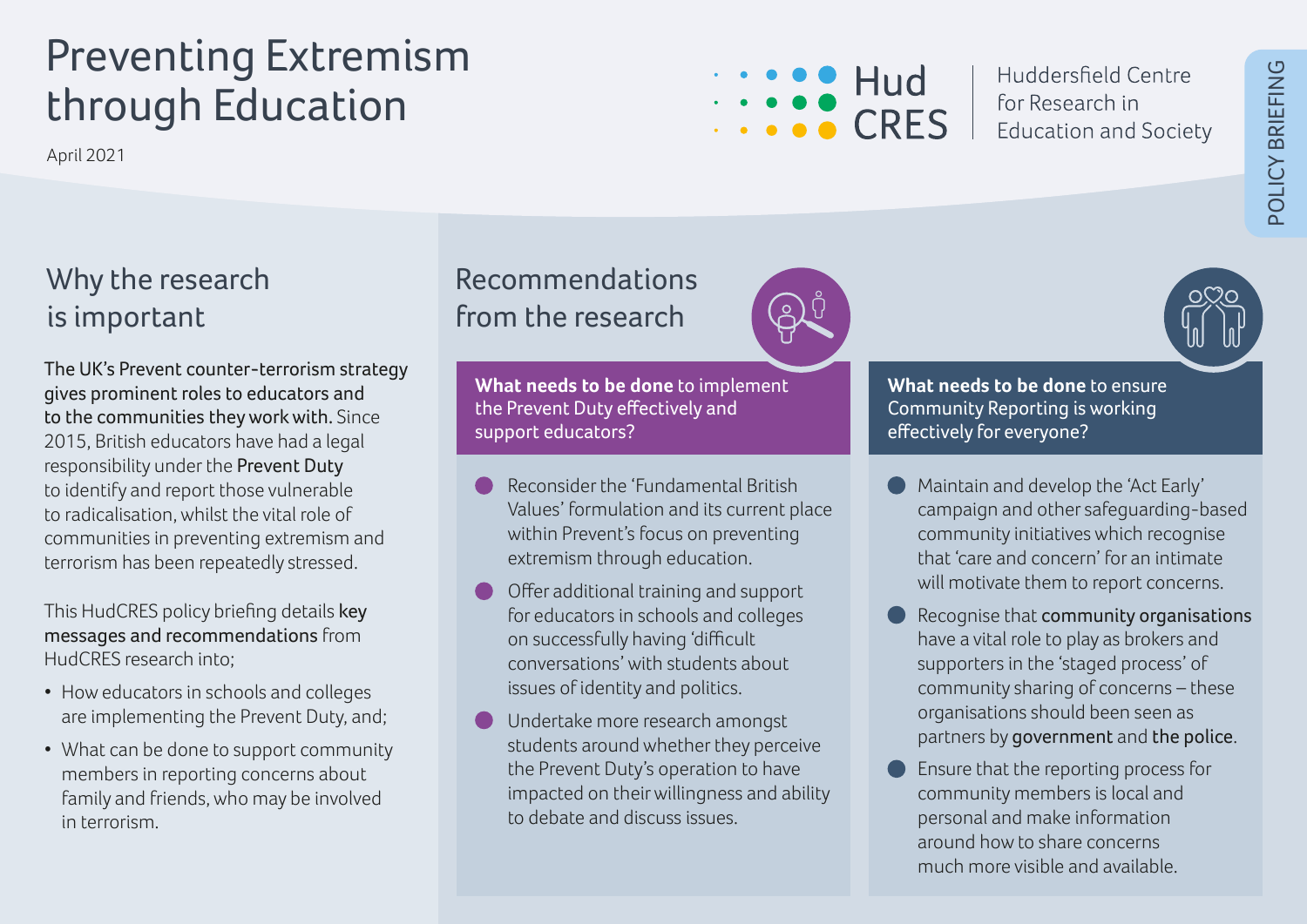#### The Prevent Duty

The Prevent Duty placed responsibility on educators to identify students at risk of radicalisation, and to uphold 'Fundamental British Values'. This prompted significant allegations of damaged relationships with students, but such concerns lacked evidence.

#### The research

This led HudCRES's Paul Thomas (with Coventry and Durham Universities) to design the first national research study of how educators in schools and colleges were implementing Prevent.

I've always seen Prevent as being a model of safeguarding. I don't see it as much different from safeguarding, and indeed we've had a line in our safeguarding [policy] for extremism for many, many years, so it's been a part of our safeguarding.

(R20, Designated Safeguarding lead, college, West Yorkshire)

# Key findings: Communication

- Some educators expressed discomfort and uncertainty around the role of promoting 'Fundamental British Values' in relation to Prevent and concern about how this can be translated in to inclusive curriculum content and practice.
- For some, 'difficult conversations' with students remained challenging, although most expressed fairly high levels of confidence on this.
- Educators had taken measures to avoid student debate and discussion being silenced by the Duty but had concerns that Prevent, if implemented badly, could damage community cohesion.

# Key findings: Support



- Educators viewed the Prevent Duty as a legitimate response to radicalisation, identifying it as representing significant continuity with existing practices.
- Educator confidence in implementing Prevent was underpinned by Prevent being integrated within safeguarding mechanisms.
- Educators agreed that Prevent addresses all forms of extremism. In some schools/ colleges Prevent was used to strengthen work around racism in terms of addressing the threat of far-right extremism and to avoid stigmatisation of Muslim students.

Responses to question: 'The Prevent Duty is about' (%)





educators alongside an on-line survey of 225 educators.

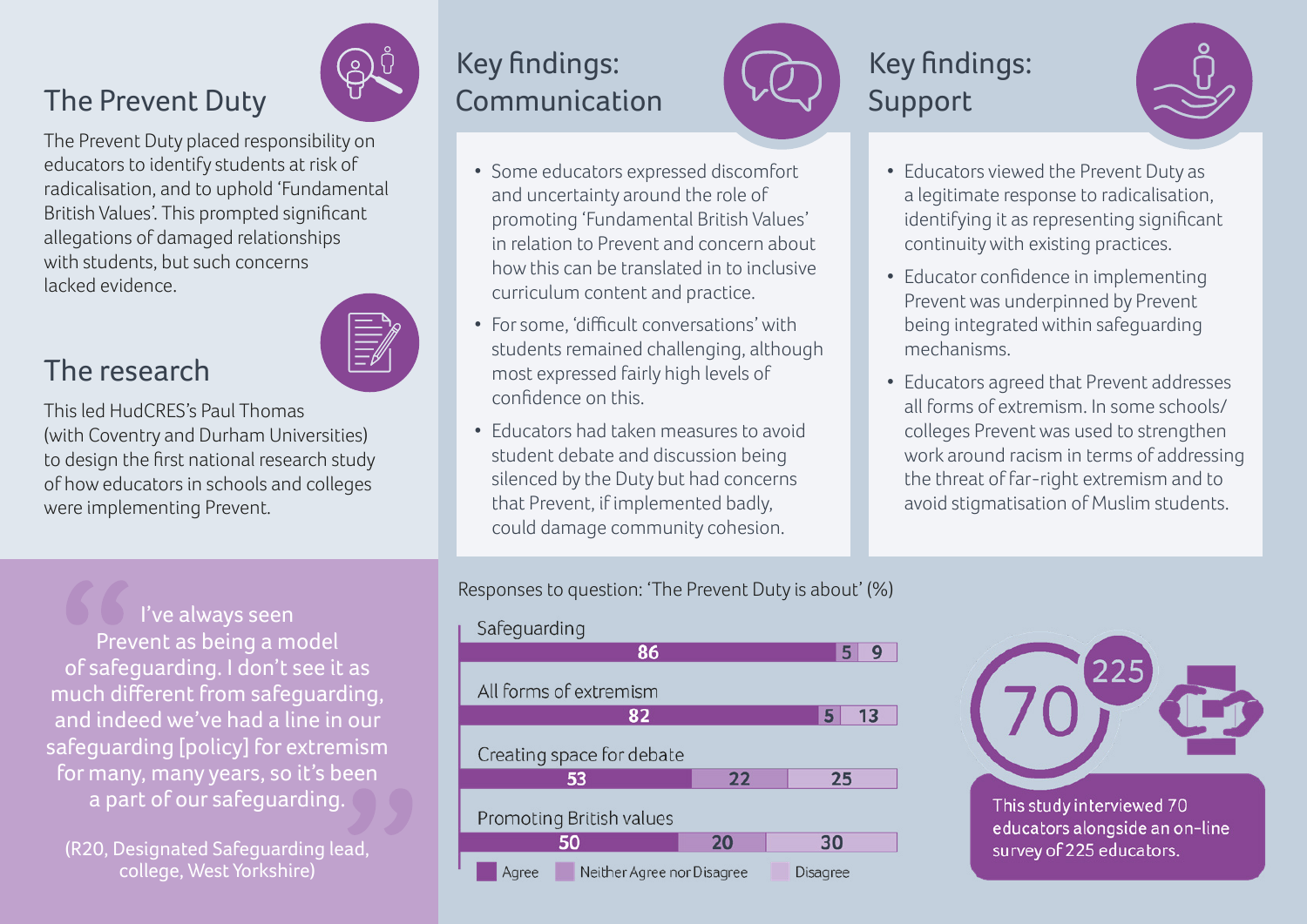# Community Reporting **Thresholds**

The first people to suspect someone is involved in planning terrorism will often be those closest to them: friends or family members, who are ideally placed to notice warning signs. Their willingness to share concerns with authorities is thus crucial to terrorism prevention.

However, previously little was known about what reporting suspicions of an 'intimate' meant for them, particularly around approaching the police.

#### The research

HudCRES researchers Paul Thomas and Shamim Miah addressed this through research with Deakin University, Australia. [Funded by the Centre for Research](https://crestresearch.ac.uk/)  [and Evidence on Security](https://crestresearch.ac.uk/) Threats,

they interviewed young adults, community educators and Police officers to investigate whether respondents would report concerns about 'intimates' and what would help them to report. The research findings supported the development of the national ['Act Early'](https://actearly.uk/) Campaign by Counter Terrorism Policing.

## Key findings





- Community respondents would report an 'intimate', motivated by care and concern.
- Respondents would go through a 'staged process' of help-seeking from family members or trusted community figures before eventually reporting.
- Respondents wanted to report to police locally, face to face.

#### **From professional practitioners:**

- There is a need for stronger partnerships between communities and the authorities.
- There is currently insufficient recognition of the role of communities in safeguarding against radicalisation.
- More policy support is needed for community brokerage models.

Is a good friend coming under a bad influence?



**ACT** 

I'd go to the people I know first, maybe talk to the family priest or whoever who'd keep the confidential, go to these ladies here who I know, the social workers, to the ladies who work here. And then take their views, what is happening, they'd actually ask me that question as well, make sure first, a hundred per cent, if we're really sure about something, and then we report it, then they'd help me, wouldn't they?

> (CR09, Muslim female, West Yorkshire)